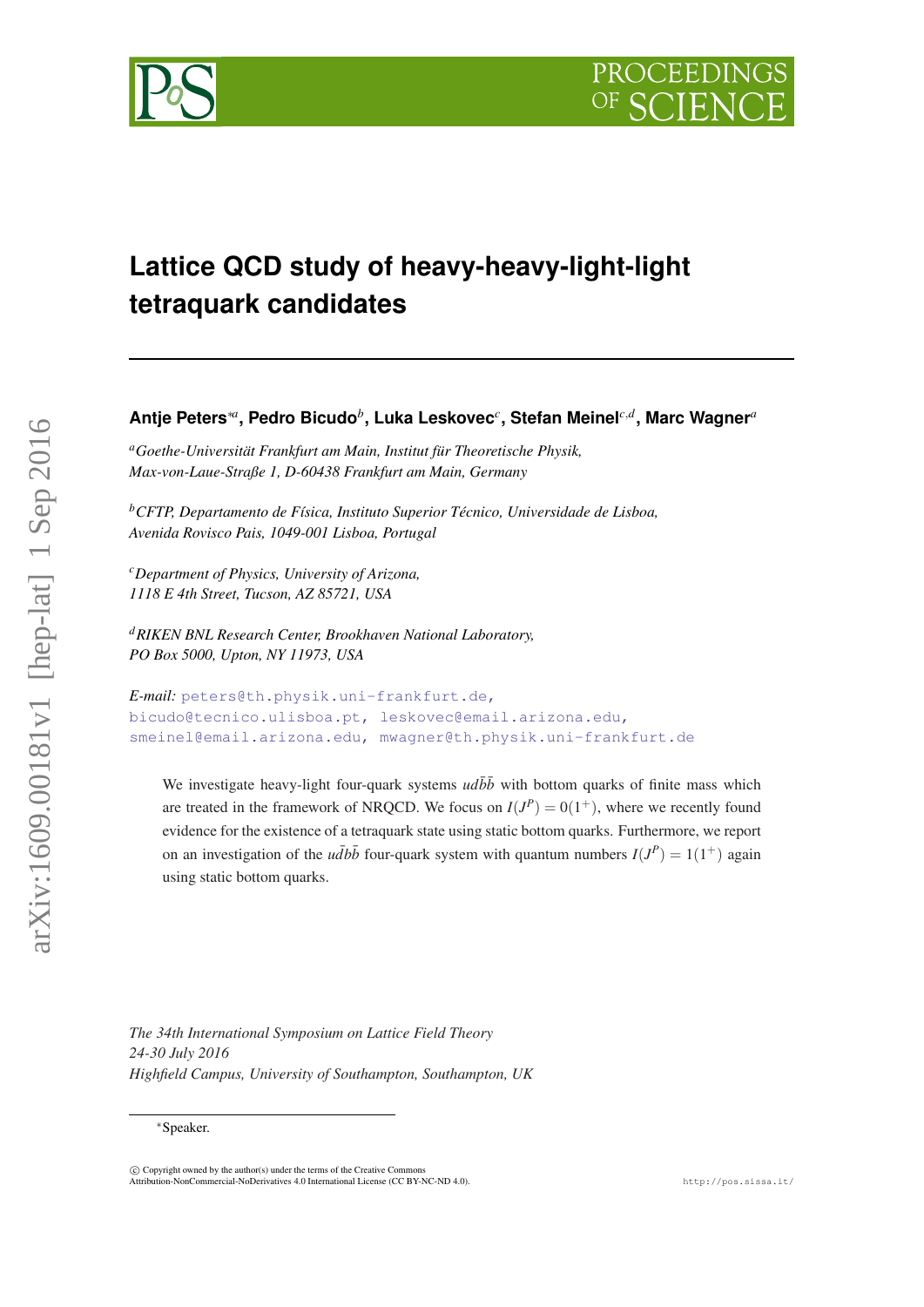#### <span id="page-1-0"></span>1. Motivation

In the near future, heavy-light tetraquarks are expected to be studied in more detail by experimental collaborations. Therefore, it is crucial to gain deeper theoretical understanding of heavylight four-quark systems. On the one hand, the nature of already observed four-quark states has to be investigated. Two examples for tetraquark candidates are the charged bottomonium-like and charmonium-like mesons  $Z_h^{\pm}$  $b_b^{\pm}$  and  $Z_c^{\pm}$ , respectively (cf. e.g. [\[1\]](#page-4-0)). On the other hand, it is important to predict possibly existing four-quark systems to give directions for future experimental research.

Here we report on our investigations of four-quark systems with two heavy (anti-)quarks  $\bar{b}\bar{b}$ and  $b\bar{b}$  and two lighter quarks *qq* and  $q\bar{q}$ ,  $q \in \{u, d\}.$ 

Previous papers with similar studies of  $ud\overline{b}\overline{b}$  and  $ud\overline{b}\overline{b}$  systems include [\[2,](#page-4-0) [3](#page-5-0), [4,](#page-5-0) [5,](#page-5-0) [6](#page-5-0), [7,](#page-5-0) [8,](#page-5-0) [9](#page-5-0), [10](#page-5-0), [11,](#page-5-0) [12,](#page-5-0) [13](#page-5-0), [14,](#page-5-0) [15](#page-5-0), [16](#page-5-0), [17,](#page-5-0) [18](#page-5-0)].

## 2.  $ud\bar{b}\bar{b}$  systems with non-relativistic bottom quarks

In a recent study of  $ud\overline{b}\overline{b}$  four-quark systems using static bottom quarks [[4](#page-5-0), [6](#page-5-0), [9\]](#page-5-0) we found evidence for a bound state with corresponding quantum numbers  $I(J^P) = O(1^+)$ . The binding energy of this state is  $E_{\text{binding}} = 90^{+36}_{-43}$  MeV. In another recently published study [[17](#page-5-0)] using bottom quarks of finite mass similar results were obtained. In this work we again investigate  $ud\bar{b}\bar{b}$  systems. This time we also use bottom quarks of finite mass by means of NRQCD.

#### 2.1 Lattice QCD setup

The positions of bottom quarks of finite mass are not fixed. Therefore, in contrast to our previous study [\[4,](#page-5-0) [6](#page-5-0), [9\]](#page-5-0), the computation of a  $b\bar{b}$  potential in the presence of two light quarks *ud* is not possible. However, one can directly compute the energy of the lowest  $\overline{udbb}$  state in the  $I(J^P) = 0(1^+)$  channel. If it is a bound four-quark state, this energy  $E_{ud\bar{b}\bar{b}}$  should be below the  $BB^*$ threshold, i.e.  $E_{ud\bar{b}\bar{b}} < E_B + E_{B^*}$ . The structure of such a state could resemble two loosely bound mesons, i.e.  $BB^*$  or  $B^*B^*$ , or a diquark-antidiquark pair.

In a first step we have computed the effective energy of a *BB*<sup>∗</sup> molecule-like operator as well as the effective energies of standard  $B$  and the  $B^*$  operators,

$$
aE_i^{(\text{eff})}(t) = \ln\left(\mathcal{C}_i(t)/\mathcal{C}_i(t+a)\right) \quad , \quad i = BB^* \text{-mol}, B, B^*, \tag{2.1}
$$

where

$$
\mathscr{C}_{BB^*\text{-mol}}(t) = \sum_{\vec{x}'} \left\langle \left( \bar{b}(\vec{x},0)\Gamma_1 d(\vec{x},0)\bar{b}(\vec{x},0)\Gamma_2 u(\vec{x},0) - \bar{b}(\vec{x},0)\Gamma_1 u(\vec{x},0)\bar{b}(\vec{x},0)\Gamma_2 d(\vec{x},0) \right) \right. \\ \left. \left( \bar{d}(\vec{x}',t)\Gamma_1'b(\vec{x}',t)\bar{u}(\vec{x}',t)\Gamma_2'b(\vec{x}',t) - \bar{u}(\vec{x}',t)\Gamma_1'b(\vec{x}',t)\bar{d}(\vec{x}',t)\Gamma_2'b(\vec{x}',t) \right) \right\rangle \tag{2.2}
$$

$$
\mathscr{C}_B(t) = \sum_{\vec{x}'} \left\langle \bar{b}(\vec{x},0) \Gamma_1 d(\vec{x},0) \bar{d}(\vec{x}',t) \Gamma_1' b(\vec{x}',t) \right\rangle \tag{2.3}
$$

$$
\mathscr{C}_{B^*}(t) = \sum_{\vec{x}'} \left\langle \vec{b}(\vec{x},0) \Gamma_2 d(\vec{x},0) \vec{d}(\vec{x}',t) \Gamma_2' b(\vec{x}',t) \right\rangle
$$
\n(2.4)

and  $\Gamma_1 = \gamma_5$ ,  $\Gamma_2 = \gamma_i$ ,  $\Gamma'_1 = -\gamma_5$  and  $\Gamma'_2 = -\gamma_i^{\dagger}$ . We use gauge-covariant Gaussian smearing for all quark fields.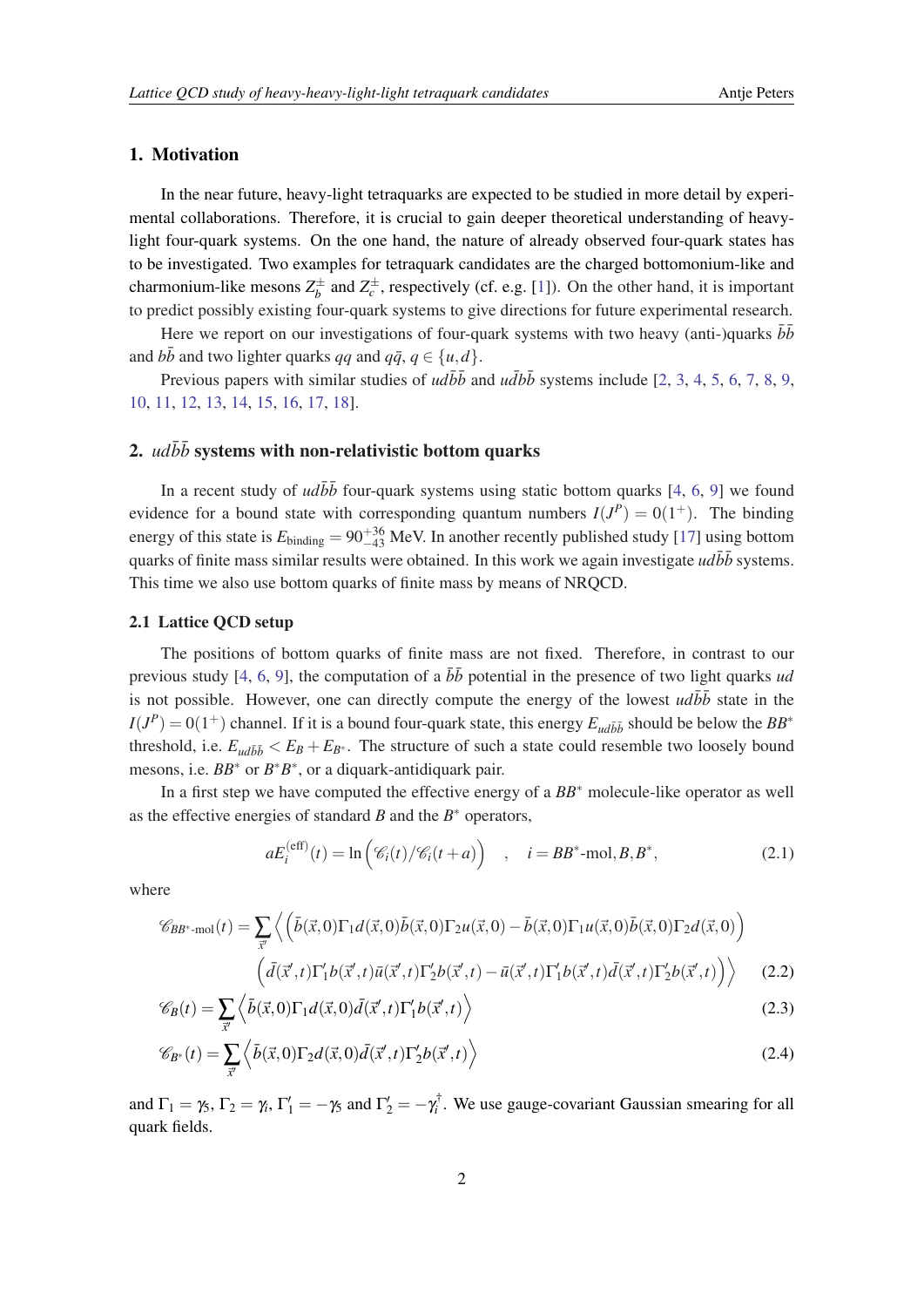Computations have been performed using gauge link configurations generated by the RBC and UKQCD collaborations with the Iwasaki gauge action and  $n_f = 2 + 1$  domain-wall fermions. Information on these configurations can be found in Table 1 or in [[20\]](#page-5-0).

|  |  |  |                                                              | Ens. $\beta$ lattice $am_{u,d}$ am <sub>s</sub> $m_{\pi}$ [MeV] a [fm] L [fm] measurements |
|--|--|--|--------------------------------------------------------------|--------------------------------------------------------------------------------------------|
|  |  |  | C54 2.13 $24^3 \times 64$ 0.005 0.04 336 0.1119(17) 2.7 1676 |                                                                                            |

Table 1: Ensemble of gauge link configurations. β: inverse gauge coupling, *mu*,*d*: *u*/*d* light sea and valence quark mass, *m<sup>s</sup>* : strange sea and valence quark mass, *m*<sup>π</sup> : pion mass, *a*: lattice spacing, *L*: lattice extent in fm, measurements: number of samples taken on different gauge link configurations or different source locations.

The bottom quark is treated in the framework of NRQCD and the action is tadpole-improved (cf. [[20\]](#page-5-0) for further details). We have performed computations with a bottom quark mass  $m<sub>O</sub>$  corresponding to the physical value  $m_b$  as well as to  $5m_b$ . We decided to also study such unphysically heavy bottom quarks, because from our previous static-light computations [\[4,](#page-5-0) [6](#page-5-0), [9](#page-5-0)] we expect a clear signal for a four-quark bound state with a large binding energy ( $\approx 800$  MeV) (cf. Figure 1).



Figure 1: The binding energy  $E_{\text{binding}}$  of a four-quark state from static-light potential calculations, as a function of the heavy quark mass  $m<sub>O</sub>$  in units of the physical mass  $m<sub>b</sub>$ .

#### 2.2 Numerical results

The effective energies  $E_{BB*}^{\text{(eff)}}$ *BB*<sup>∗</sup> -mol corresponding to the *BB*<sup>∗</sup> molecule-like operator are shown in Figure [2](#page-3-0) both for  $m_Q = m_b$  and  $m_Q = 5m_b$ . The horizontal grey lines and error bands correspond to the sum of the energies of the mesons  $E_B + E_{B^*}$ , which can be obtained rather precisely by fitting constants to the corresponding effective energies ([2.1](#page-1-0)) at large temporal separations *t*.

Even though for  $m_Q = 5m_b$  the effective energy seems to be below  $E_B + E_{B^*}$  for large temporal separations *t*, which might be an indication for a bound four-quark state, the plateau quality is at the moment not sufficient to make solid statements. Besides increasing the statistical accuracy, we plan to include additional four-quark operators in our study. In particular, we intend to include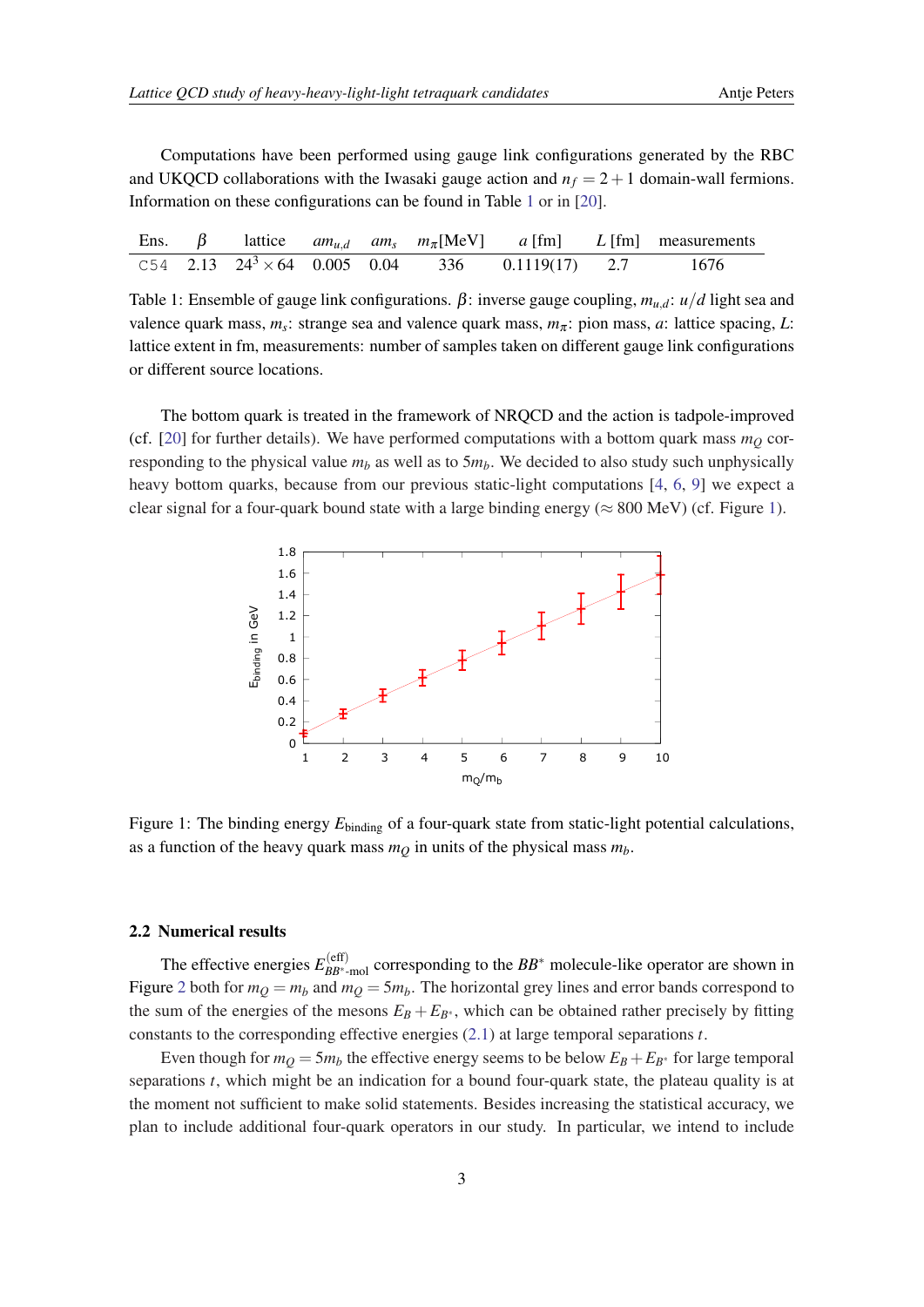<span id="page-3-0"></span>*B*<sup>\*</sup>*B*<sup>∗</sup> molecule-like, diquark-antidiquark and *BB*<sup>∗</sup> scattering operators. Such an extended set of operators should allow to disentangle any mixing of low-lying states, which we might currently observe. Moreover, possibly significant finite-volume effects need to be excluded or taken into account.



Figure 2: The effective energy corresponding to the *BB*<sup>∗</sup> molecule-like operator in units of the lattice spacing as a function of the temporal separation  $t/a$  (red points) in comparison to  $E_B + E_{B^*}$ (horizontal grey line). (top):  $m_Q = m_b$ . (bottom):  $m_Q = 5m_b$ .

# 3. The  $u\bar{d}b\bar{b}$  system with static bottom quarks

A frequently discussed and investigated tetraquark candidate is the recently measured  $Z_b^+$  meson with quantum numbers  $I(J^P) = 1(1^+).$ 

The isospin *I* = 1 can be realized by light quark flavours  $u\bar{d}$ . Moreover, a loosely bound  $B\bar{B}^*$ system can account for spin *J* = 1 and parity *P* = +, since *B* has quantum numbers  $J^P = 0^-$  and  $\bar{B}^*$ has quantum numbers  $J^P = 1^-$ . However, the same quantum numbers can also be realized by other structures. One possibility is a bottomonium-like state  $b\bar{b}$  in combination with a far separated pion  $\pi^+$ . A technical challenge regarding the *udbb* system with  $I(J^P) = 1(1^+)$  is to disentangle those structures to find the correct binding energy of a possibly existing tetraquark.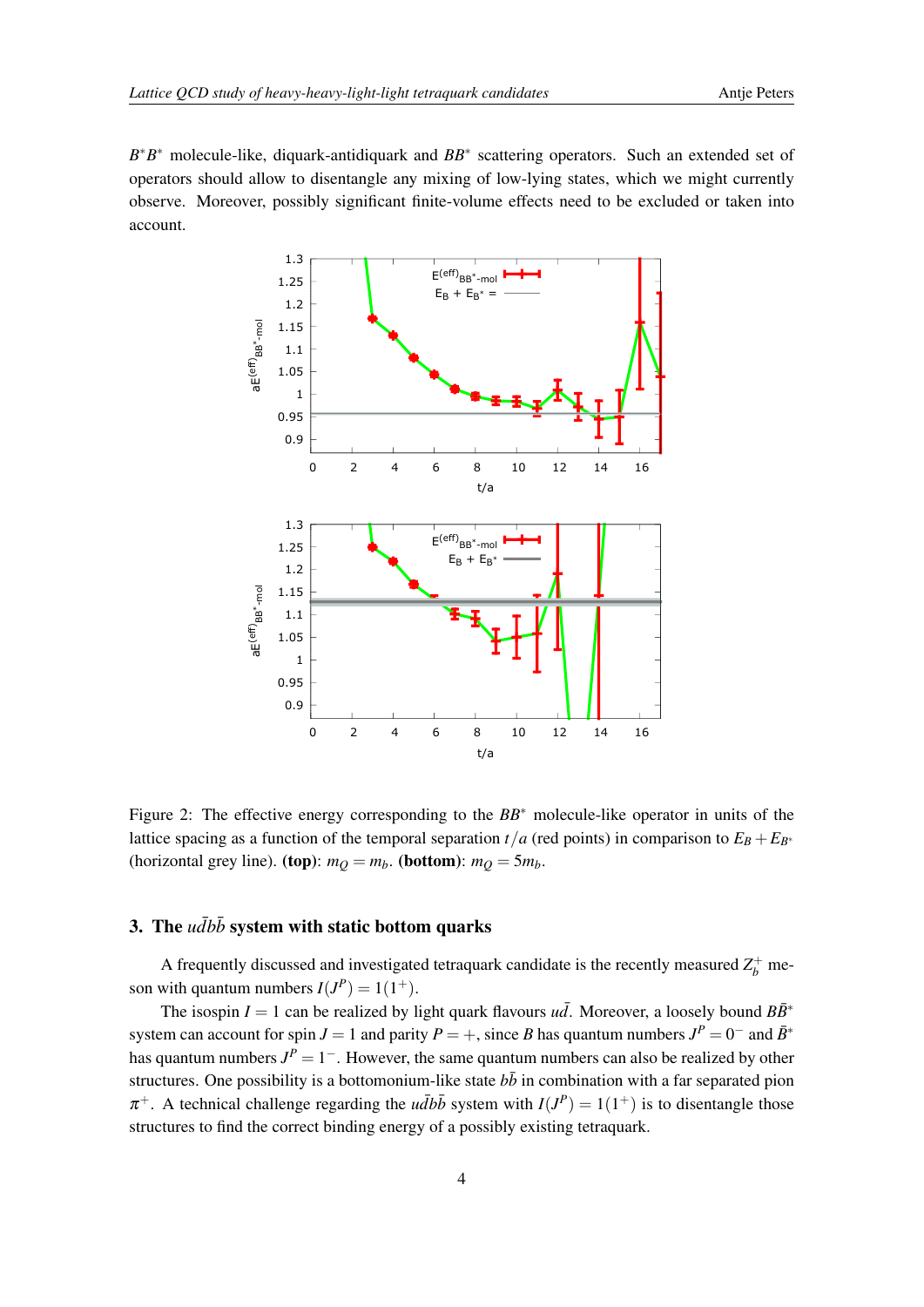<span id="page-4-0"></span>To determine the binding energy of the  $B\bar{B}$  state, we use static bottom quarks and the Born-Oppenenheimer approximation [[21](#page-5-0)], i.e. we proceed in two steps. The first step is the computation of the potential of two static quarks in the presence of two quarks of finite mass by means of lattice QCD. In case of static (anti-)quarks *b* and  $\bar{b}$  and light (anti-)quarks *u* and  $\bar{d}$ , the potential at large separations between *b* and  $\bar{b}$  can be interpreted as as the potential between a *B* and a  $\bar{B}^*$  meson. The second step is to solve Schrödinger's equation to check whether the respective potential is sufficiently attractive to host a bound state.

We find a binding energy of

$$
E_{\text{binding}} = (58 \pm 71) \,\text{MeV}.
$$

which is a very vague signal for the existence of an  $I(J^P) = 1(1^+)$  *udbb* tetraquark. Our findings are, hence, consistent with the experimentally observed  $Z_h^{\pm}$  $b_b^{\pm}$  states. For more details regarding this investigation cf. [\[19](#page-5-0)].

## 4. Summary and outlook

 $u d\bar{b}\bar{b}$  systems are experimentally hard to observe, but theoretically straightforward to investi-gate. In a previous study [[6](#page-5-0), [8,](#page-5-0) [9](#page-5-0)] we found evidence for a bound  $ud\overline{b}\overline{b}$  state with quantum numbers  $I(J^P) = 0(1^+)$  in the static-light approximation. Using NRQCD we are now in the process of studying these systems with bottom quarks of finite mass.

 $u\overline{d}b\overline{b}$  systems are experimentally easier to access than  $ud\overline{b}\overline{b}$  systems, but theoretically more challenging. We are currently investigating  $I(J^P) = 1(1^+)$  corresponding to  $Z_b^+$  in the static-light approximation. We we find a binding energy  $E_{\text{binding}} = (58 \pm 71)$  MeV.

#### Acknowledgments

P.B. thanks IFT for hospitality and CFTP, grant FCT UID/FIS/00777/2013, for support. S.M. is supported by National Science Foundation Grant Number PHY-1520996, and by the RHIC Physics Fellow Program of the RIKEN BNL Research Center. M.W. and A.P. acknowledge support by the Emmy Noether Programme of the DFG (German Research Foundation), grant WA 3000/1-1.

This work was supported in part by the Helmholtz International Center for FAIR within the framework of the LOEWE program launched by the State of Hesse.

Calculations on the LOEWE-CSC high-performance computer of Johann Wolfgang Goethe-University Frankfurt am Main were conducted for this research. We would like to thank HPC-Hessen, funded by the State Ministry of Higher Education, Research and the Arts, for programming advice.

## References

- [1] A. Bondar *et al.* [Belle Collaboration], "Observation of two charged bottomonium-like resonances in Y(5S) decays," Phys. Rev. Lett. 108, 122001 (2012) [arXiv:1110.2251 [hep-ex]].
- [2] M. Wagner [ETM Collaboration], "Forces between static-light mesons," PoS LATTICE 2010, 162 (2010) [arXiv:1008.1538 [hep-lat]].